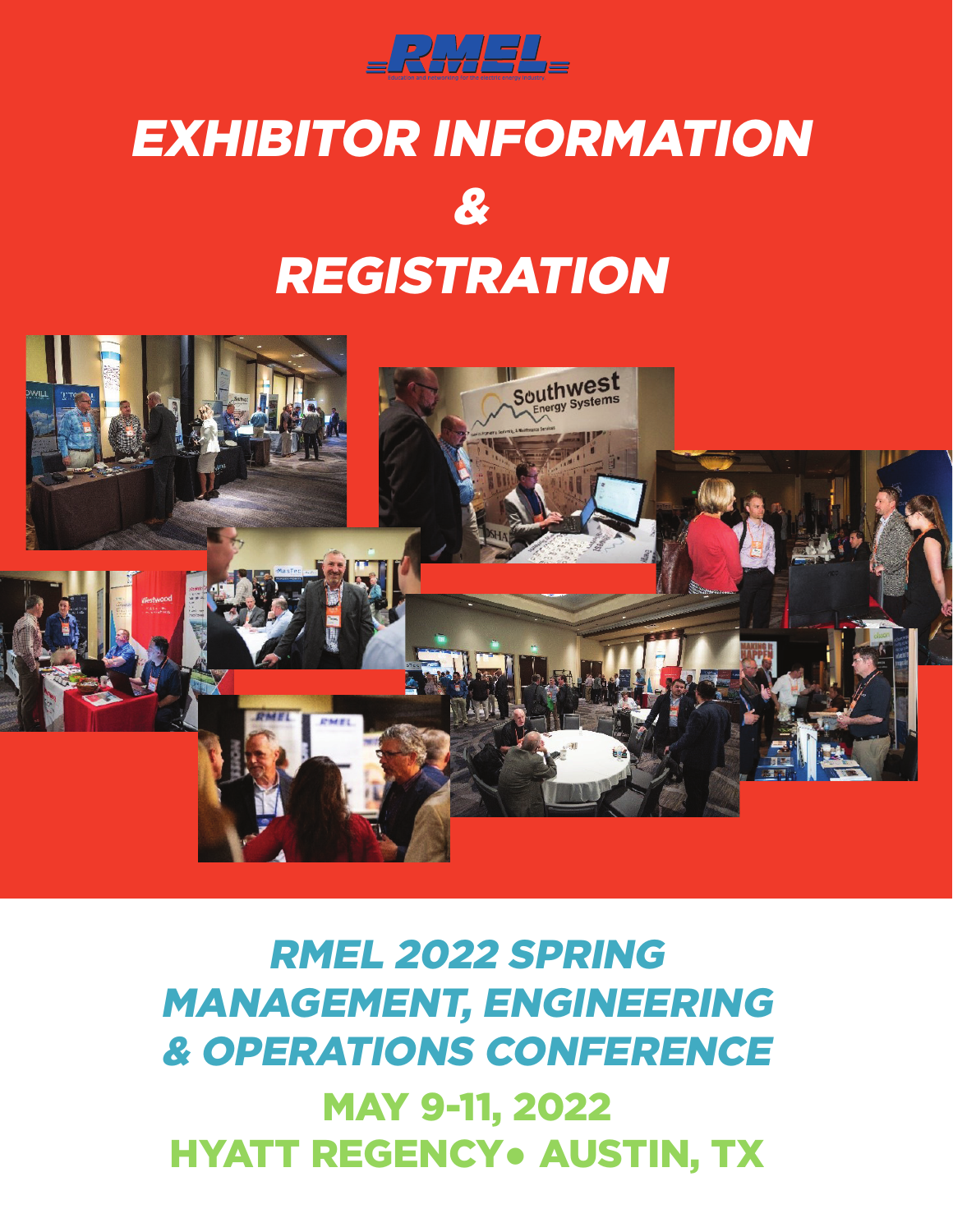### **GENERAL** Information

DATE, LOCATION & Accommodations May 9-11, 2022

#### Hyatt Regency Austin

208 Barton Springs Rd Austin, TX 78704 Phone: (512) 477-1234

#### Who Attends the Conference

The Spring Management, Engineering and Operations Conference historically attracts over 300 management, engineering and operations personnel from RMEL member utility companies – IOUs, G&Ts, municipals and cooperatives – and the companies that provide products and services to the electric energy industry. This mix of participants creates a unique opportunity to discuss operational issues and new ideas from many different perspectives and find solutions that can work across the industry. RMEL's primary territory extends from the Canadian to Mexican borders, west of the Mississippi River, excluding the West Coast. Companies from outside of RMEL's membership may also attend. Past attendee rosters are available to members at www.RMEL.org.

#### Exhibit Space Description

All exhibit spaces will be 60 inches deep by 120 inches wide. Exhibits must fit inside this space. In addition to the space a 30" x 72", cloth covered table, 2 chairs and a 110-volt outlet will be supplied. You may use the table or remove it for a standing display. Spaces will be assigned by RMEL with the exception for RMEL Diamond and Platinum Champions that can choose their booth location.

RMEL reserves the right to reject or prohibit any exhibit or part of exhibit or any exhibitor or proposed exhibit which, in its opinion, is not suitable to or in keeping with the character of this meeting or does not fit within the assigned space. This restriction concerns persons, things, conduct, printed matter, and souvenirs, or other matters affecting character of the exhibit.

#### Pricing

Cost for each exhibit space ranges from \$995-2,995 depending on your company's RMEL membership status. The exhibit fee includes one (1) full conference registration. Additional individuals manning the exhibit must register for the conference -- either the full Conference registration (which includes registration materials, all meals, breaks, events, entertainment and education sessions) or the day they will attend.

### Spring Conference Exhibit Space Package and Pricing

Basic Exhibitor Space package includes:

- Exhibit space- 5x10 space with a 6ft table and 2 chairs, electrical outlet
- Event App Recognition
- Event Program Recognition
- One (1) individual Full Conference Registration (additional representatives can register online or by calling (303) 865-5544)

| <b>RMEL Diamond/</b><br><b>Platinum Champion</b> | <b>RMEL Gold/</b><br><b>Silver Champion</b>        | <b>RMEL Member</b>                                 | <b>Non-Member</b>                                  |
|--------------------------------------------------|----------------------------------------------------|----------------------------------------------------|----------------------------------------------------|
| \$995                                            | \$1,295                                            | \$1,995                                            | \$2,995                                            |
| $\checkmark$ Basic Exhibit Space Package         | <b>Basic Exhibit Space Package</b><br>$\checkmark$ | <b>Basic Exhibit Space Package</b><br>$\checkmark$ | <b>Basic Exhibit Space Package</b><br>$\checkmark$ |
| $\checkmark$ Select Your Exhibit Location        | <b>Early-Bird Registration</b><br>$\checkmark$     |                                                    |                                                    |
| $\checkmark$ Early-Bird Registration             | $\checkmark$ Item in Event Bag                     |                                                    |                                                    |
| $\checkmark$ Item in Event Bag                   | <b>Attendee List Before Event</b><br>$\checkmark$  |                                                    |                                                    |
| <b>Attendee List Before Event</b>                |                                                    |                                                    |                                                    |

### *Contact Kathryn Hail at kathrynhail@rmel.org for more information on becoming a RMEL Champion!*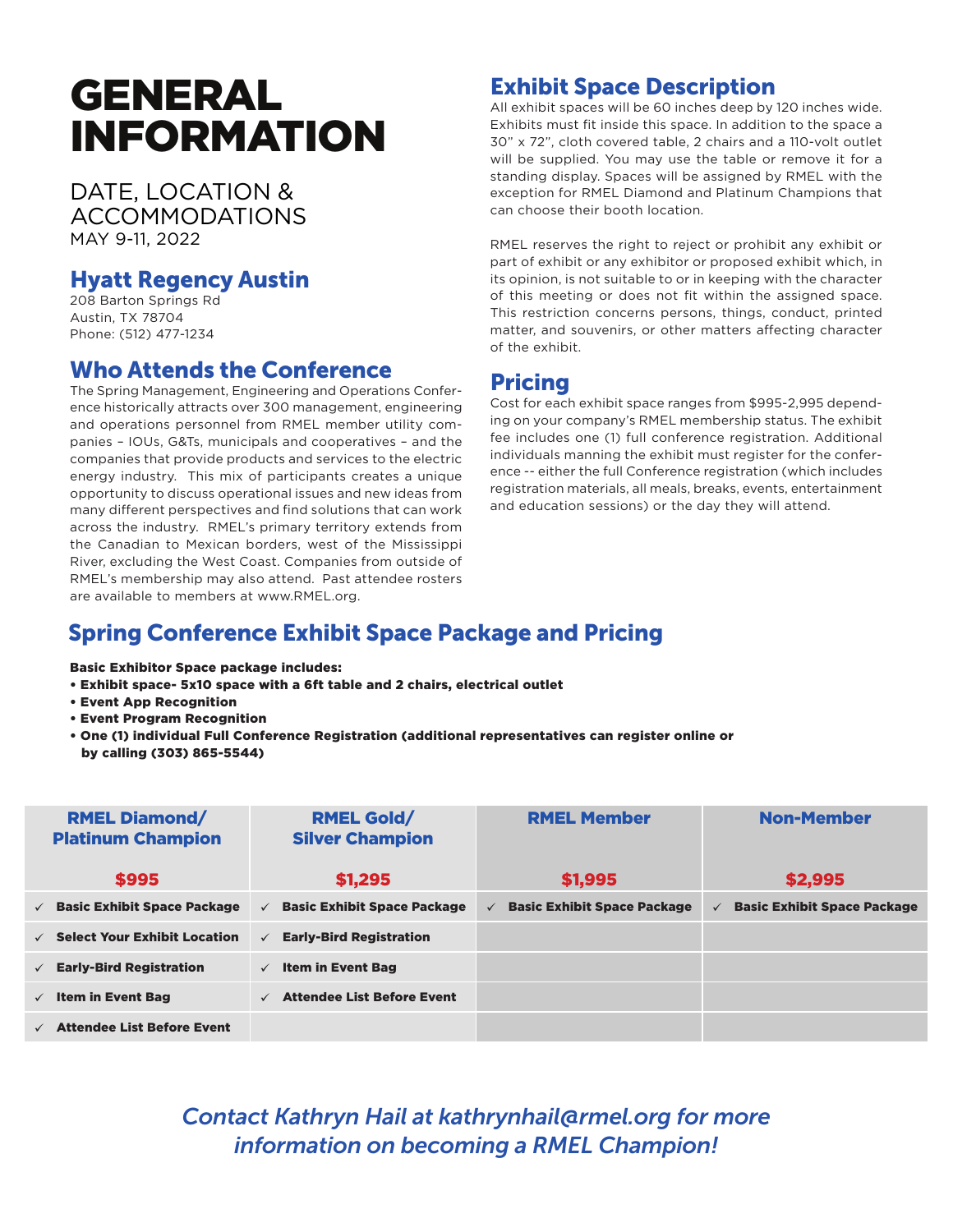### EXHIBITOR AGREEMENT

The 2022 RMEL Spring Management, Engineering and Operations Conference will be held May 9-11, 2022 at the Hyatt Regency Austin in Austin, TX. There will be a LIMITED number of tabletop exhibits available on a first come, first served basis.

\*\*RMEL Champion members will have the first opportunity to register in mid-February. RMEL associate members and nonmembers will be notified a week later that the exhibitor registration is open (if space is available).

**EXHIBIT LOCATIONS:** Diamond and Platinum Champions will be able to choose their booth location. The rest of the exhibitors will be placed according to when they registered. \*\*\*Exhibitor booth locations are subject to change due to Conference attendance and hotel setup and logistics.

**INSTALLATION:** Monday, May 9, 2022, between 2:00 p.m. and 5:00 p.m. All aisle or corridor space is under control of RMEL and shall not be used for exhibit or demonstration purposes.

**EXHIBITS OPEN:** Receptions, General Session, Breakfast, Lunch and Networking Breaks \*\*\*Conference Program times are subject to change.

**DISMANTLE:** Wednesday, May 11, 2022 at the conclusion of the General Session \*Must be down no later than 11:00 a.m.

**EXHIBIT SPACE:** All exhibit spaces will be 60 inches deep by 120 inches wide. Exhibits must fit inside this space. In addition to the space a 30" x 72", cloth covered table, 2 chairs and a 110-volt outlet will be supplied. You may use the table or remove it for a standing display. RMEL reserves the right to reject or prohibit any exhibit or part of exhibit or any exhibitor or proposed exhibit which, in its opinion, is not suitable to or in keeping with the character of this meeting or does not fit within the assigned space. This restriction concerns persons, things, conduct, printed matter, and souvenirs, or other matters affecting character of the exhibit.

**CANCELLATION:** IF THE 2022 SPRING CONFERENCE CANNOT BE HELD IN-PERSON, EXHIBITORS WILL RECEIVE A REFUND OR HAVE THE OPTION TO ALLOCATE EXHIBIT FUNDS TO A VIRTUAL SPONSORSHIP. Exhibit fees are refundable only if cancellation is received by 5:00 p.m. on April 15, 2022. If cancellation is received after that date, half the registration fees will be refunded. Payments will be processed for those who do not attend and do not cancel prior to the event. If you are on the waiting list and someone cancels you will be notified.

**COST:** Cost for each exhibit space ranges from \$995-2,995 depending on your company's RMEL membership status. The exhibit fee includes one (1) full conference registration. Additional individuals manning the exhibit must register for the conference -- either the full Conference registration (which includes registration materials, all meals, breaks, events, entertainment and education sessions) or the day they will attend.

**LIABILITY:** Exhibitors are responsible for their exhibits at all times. The exhibitor assumes the entire responsibility and liability for losses, damages, and claims arising out of exhibitor's activities on the hotel premises and will indemnify, defend and hold harmless RMEL, the hotel, its owner, and its management company, as well as their respective agents, servants, and employees from any and all such losses, damages and claims.

**SHIPPING:** To ensure delivery of materials contact the hotel to confirm the proper method and details for shipping both to, and from, the conference site. RMEL is not responsible for shipping or shipping arrangements.

| Name                  |      |
|-----------------------|------|
| Company<br>______     |      |
| Signature_<br>_______ | Date |